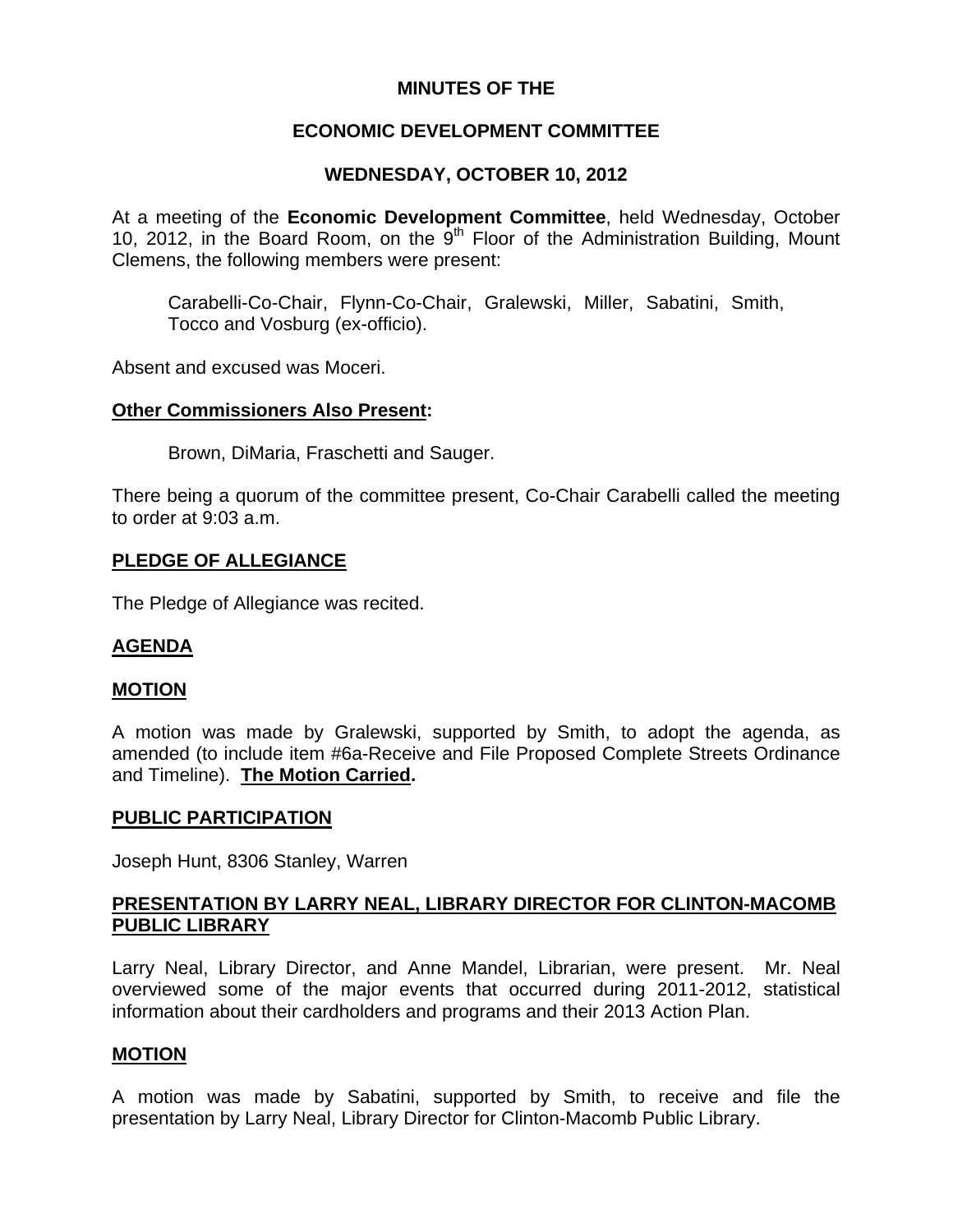The following commissioners spoke: Sabatini, Flynn and Carabelli.

Co-Chair Carabelli requested a breakdown of the cardholders by community.

Co-Chair Flynn called for a vote on the motion and **The Motion Carried.** 

# **COMPLETE STREETS UPDATE**

Co-Chair Flynn stated that a draft ordinance and proposed timeline were distributed. He said October  $24<sup>th</sup>$  has been proposed for a detailed review of the ordinance and the Department of Roads will also be given an opportunity to provide feedback.

The following commissioners spoke: Miller, Vosburg and Carabelli.

Co-Chair Flynn asked commissioners to submit any additional questions and he will forward them to Corporation Counsel in preparation for the meeting.

Commissioner Smith suggested that State Representative Jon Switalski, who sponsored the state legislation regarding this, be asked to attend the meeting. Co-Chair Flynn said he will forward a request to him, as well as to the staff in the Planning Department who are involved in this.

### **PROPOSED COMPLETE STREETS ORDINANCE AND TIMELINE**

### **COMMITTEE RECOMMENDATION – MOTION**

A MOTION WAS MADE BY SMITH, SUPPORTED BY MILLER, TO RECOMMEND THAT THE BOARD OF COMMISSIONERS RECEIVE AND FILE THE COMPLETE STREETS ORDINANCE TIMELINE AND DRAFT ENROLLED ORDINANCE NO. 2012-

TO ENCOURAGE THE IMPLEMENTATION OF A NON-MOTORIZED NETWORK PLAN TO PROVIDE WALKABLE-BIKEABLE COMPLETE STREETS THAT ACCOMMODATE BICYCLISTS, PEDESTRIANS, PUBLIC TRANSPORTATION PASSENGERS, AND USER OF ALL ABILITIES. FURTHER, A COPY OF THIS BOARD OF COMMISSIONERS' ACTION IS DIRECTED TO BE DELIVERED FORTHWITH TO THE OFFICE OF THE COUNTY EXECUTIVE. **THE MOTION CARRIED.** 

### **REGIONAL TRANSPORTATION**

## **Update on Regional Transit Authority Legislation and R-PATH Representative's Report**

Co-Chair Flynn stated that a special hearing was held last week in Lansing on RTA legislation, but due to a special Finance Committee meeting, R-PATH members were unable to attend. He said County Executive Hackel was present and testified in support of the legislation. He noted there is a chance that action could be taken after the upcoming election.